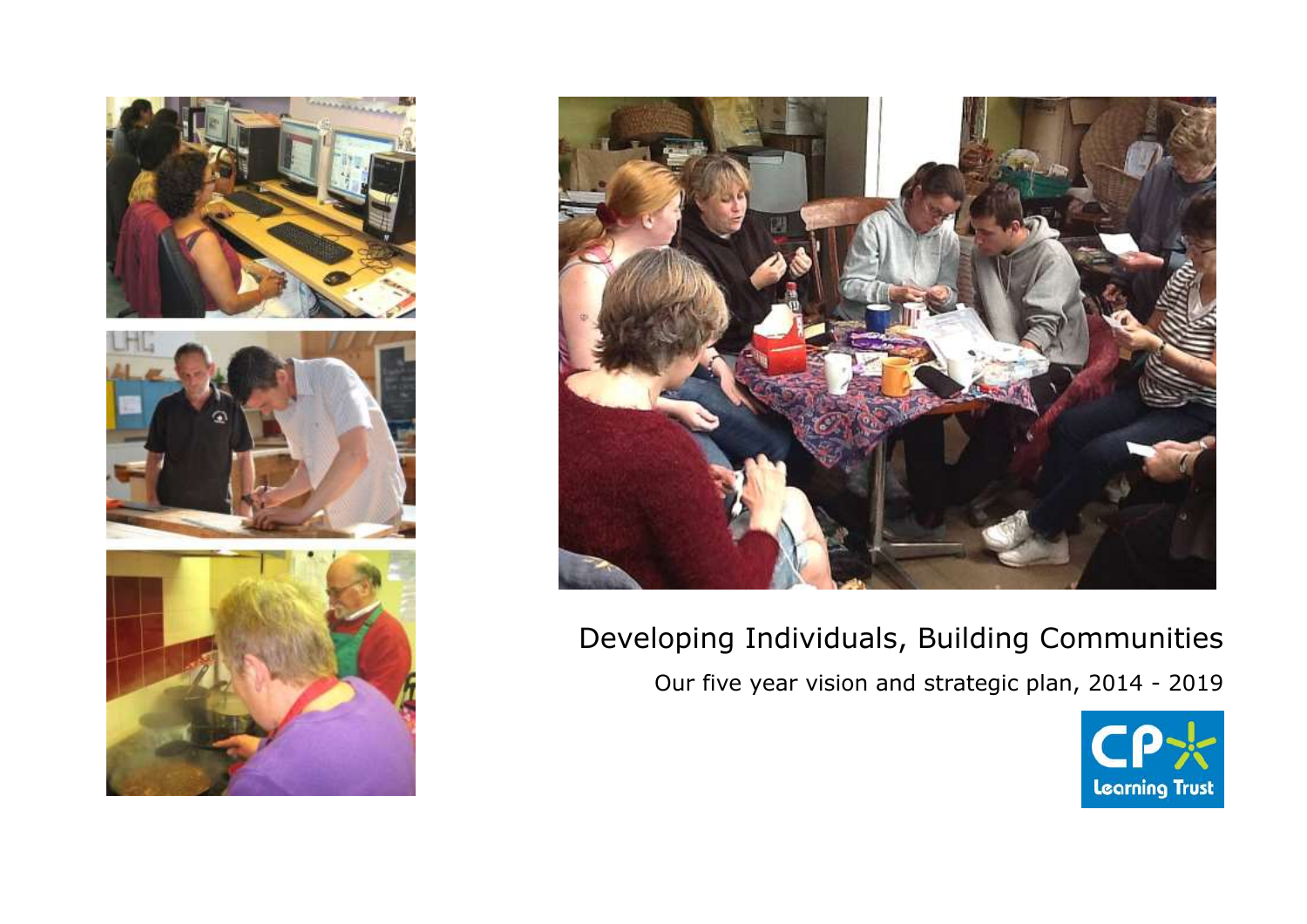# **Contents**

| Introduction and vision                                                                                      |        |
|--------------------------------------------------------------------------------------------------------------|--------|
| The next five years                                                                                          |        |
| Mission, goals and themes                                                                                    | 3      |
| • Innovation and development<br>Communication<br>$\bullet$<br>Management and quality<br>$\bullet$<br>Finance | 5<br>6 |

CP Learning Trust L2 South Fens Business Centre Fenton Way Chatteris PE16 6TT

01354 696479

Charity No. 1107631

Company No. 4728521

[info@cpltrust.net](mailto:info@cpltrust.net)

[www.cpltrust.net](http://www.cpltrust.net/)

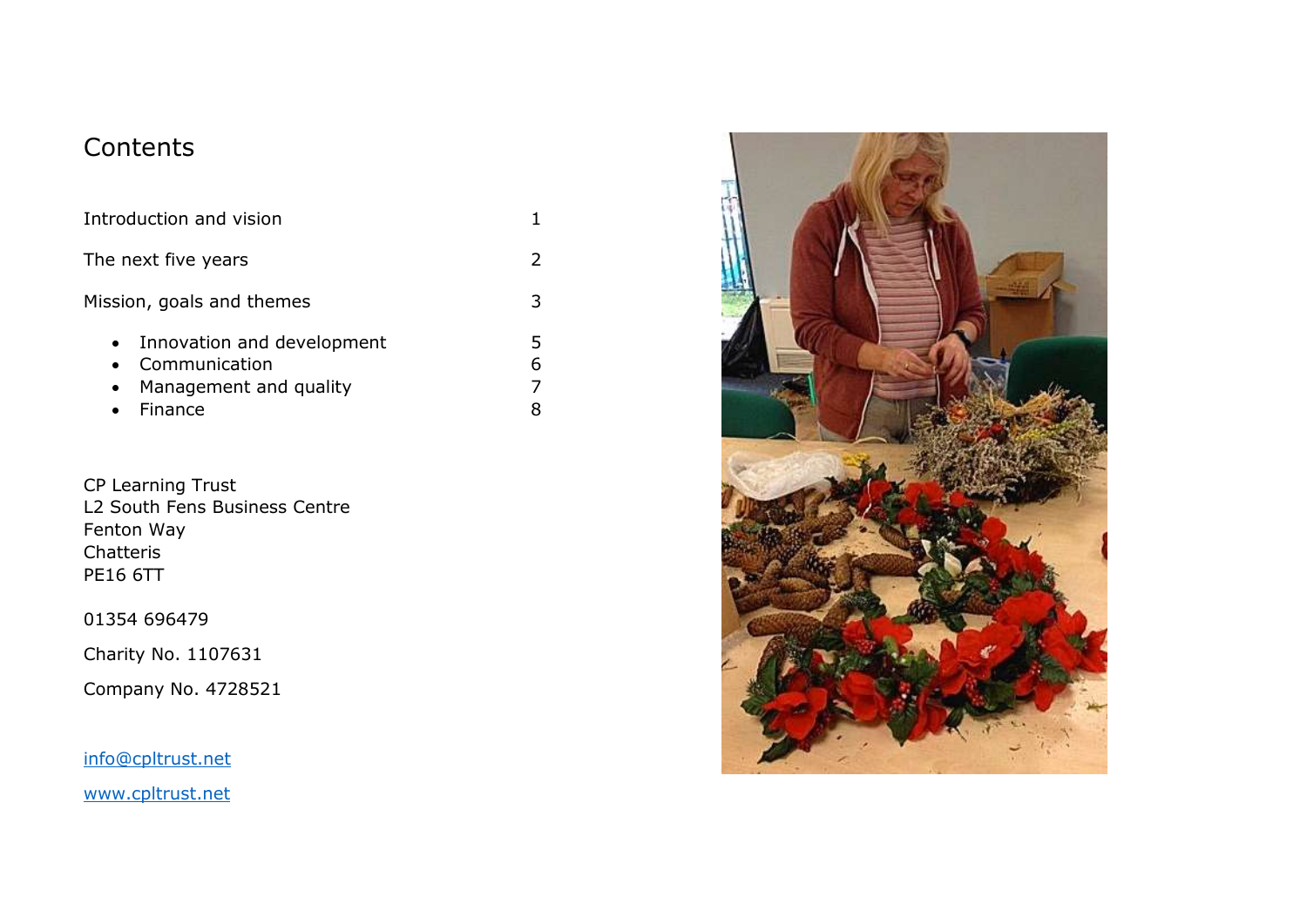### **Introduction**

CP Learning Trust's five year vision is for everybody to have the opportunity to improve their life through learning.

#### **Our area and what learners want**

CP Learning Trust is a charity working with individuals and communities across Cambridgeshire and Peterborough. We target those known to be disadvantaged and living in our deprived communities.

Statistics show that on average our most deprived wards have twice the national average of worklessness claimants, 4.5% compared to 2.4%, and have 17% more adults with no qualifications than the national average, 46% compared to 29%.

Evidence links those disadvantaged by their educational and employment status with many traits of poverty, including low levels of wellbeing. However, evidence also exists demonstrating the strong links between participation in learning and improved health and social-economic wellbeing.

Our learners have told us that they want learning in their community that helps them to build their confidence and aspirations, gain new skills across a range of social and vocational topics, but also, to help them to get more involved in their community.

#### **Working with the community**

Working collaboratively with the community and key partners, we engage with those who have benefited least from learning in the past and would gain most now from being given a second chance. Our aim is to improve the life chances of our learners both socially and economically. Thereby, impacting on the wellbeing of the individuals, their families and the communities where they live.

Working together with our trained and motivated Community Learning Champions (CLCs) - a proven tactic for engaging new learners, enabled through peer group support – we provide a range of community based 'first step' learning activities.

From these initial and taster learning opportunities we can progress individuals to a broader range of

competence development – always based on individual circumstances and each learners' needs.

#### **Working in partnership**

CP Learning Trust has built its reputation and integrity through a partnership working approach. This ensures we can put our learners' needs first and maximise the opportunities available to them, being confident they will follow the best journey of learning.

We pride ourselves on working closely with existing formal community and learning partnerships. This ensures we can contribute to local policy and strategy and our services continue to support their delivery. Together we can address priority issues such as; welfare reform, the digital divide, the Localism agenda, public funding shortfalls and how to identify and meet other locally identified learning needs.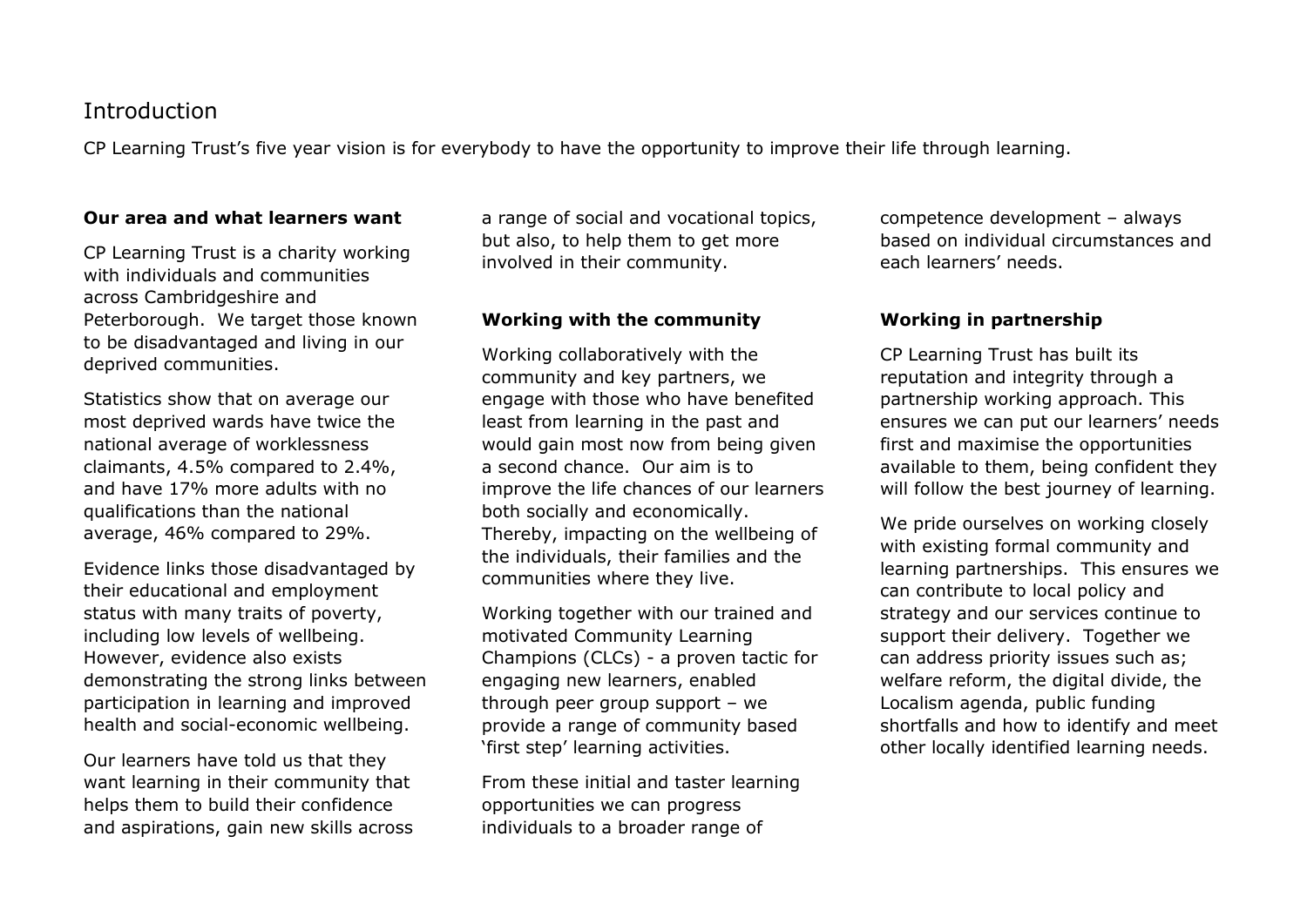# The next five years



#### **Mission**

CP Learning Trust's vision is supported by our new mission:

"To provide creative and inspiring learning opportunities, enabling individuals and communities to fulfil their potential."



#### **Key goals**

The effective delivery of our vision and supporting mission is guided by three key objectives for the next five years:

- To maintain our community-led approach, creating new opportunities to encourage participation in learning, active community volunteering and supporting individuals to develop their own life chances.
- To maintain our range of accessible and diverse community-based learning opportunities, in a high quality and safe environment.
- To actively seek innovative ways to develop, widen and improve our services and partnership working.



#### **Themes**

Our plans and priorities for the next five years are grouped under four strategic themes:

- Innovation and development
- Communication
- Management and quality
- Finance

Over the next few pages we set out our ambitions in these areas and our plans for their achievement.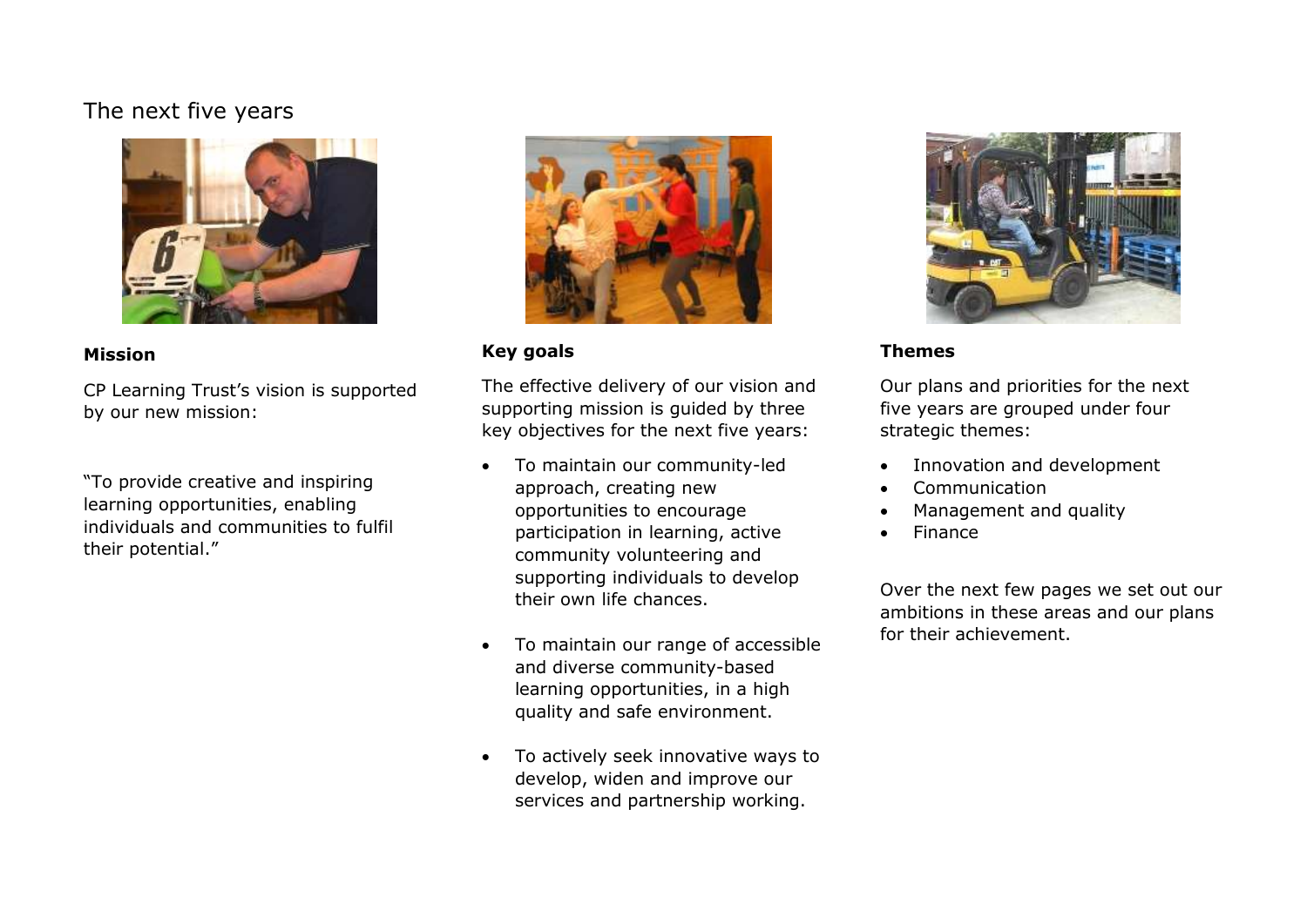# Innovation and Development

#### **Our aim:**

CP Learning Trust will continue to develop and deliver innovative models of learning to meet the identified needs of our target individuals and communities.

CP Learning Trust has a strong history of working with the communities deemed most disadvantaged across Cambridgeshire and Peterborough. We traditionally support those individuals and families who appear to have benefited least from learning. These groups are considered hard to reach, but are likely to respond well to being given a second chance.

We work closely with local volunteers and partners. Together with them we will listen to what residents want from learning, and to understand what learning is needed to inspire them to become involved.

Creating innovative learning solutions to meet these identified needs is critical to our success. We must understand how these individuals and their communities are disadvantaged. We can then develop our services accordingly, especially finding ways to overcome any barriers that may exist – a model of working we can boast a success track record for.

There are two key indicators that will demonstrate how successfully we achieve our aim. They are, firstly, our ability to widen participation in learning, and secondly, how effectively we progress individuals to further learning and/or other services.

Through high quality innovative provision, whilst promoting an equality of opportunity, we will inspire involvement, raise aspirations, build confidence and remove disadvantage. But above all, we will improve life chances, socially and economically.

In the next five years we will:

 Consult widely with the residents in our disadvantaged communities to inform the development of existing learning activities and for the provision of new ones (2014)

- Develop new and innovative products and services to meet emerging social and economic challenges, i.e. welfare reform, poverty, the digital divide and the Localism agenda (2014-2016)
- Extend our areas of delivery to other areas of Cambridgeshire and Peterborough where there is need (2014-2019)
- Expand our services to travel to learn / work areas on the periphery of our current county boarders (2015-2019)
- Seek to diversify our range of funding sources and from funding agencies appropriate to the nature of provision needed / identified (2014-2019)

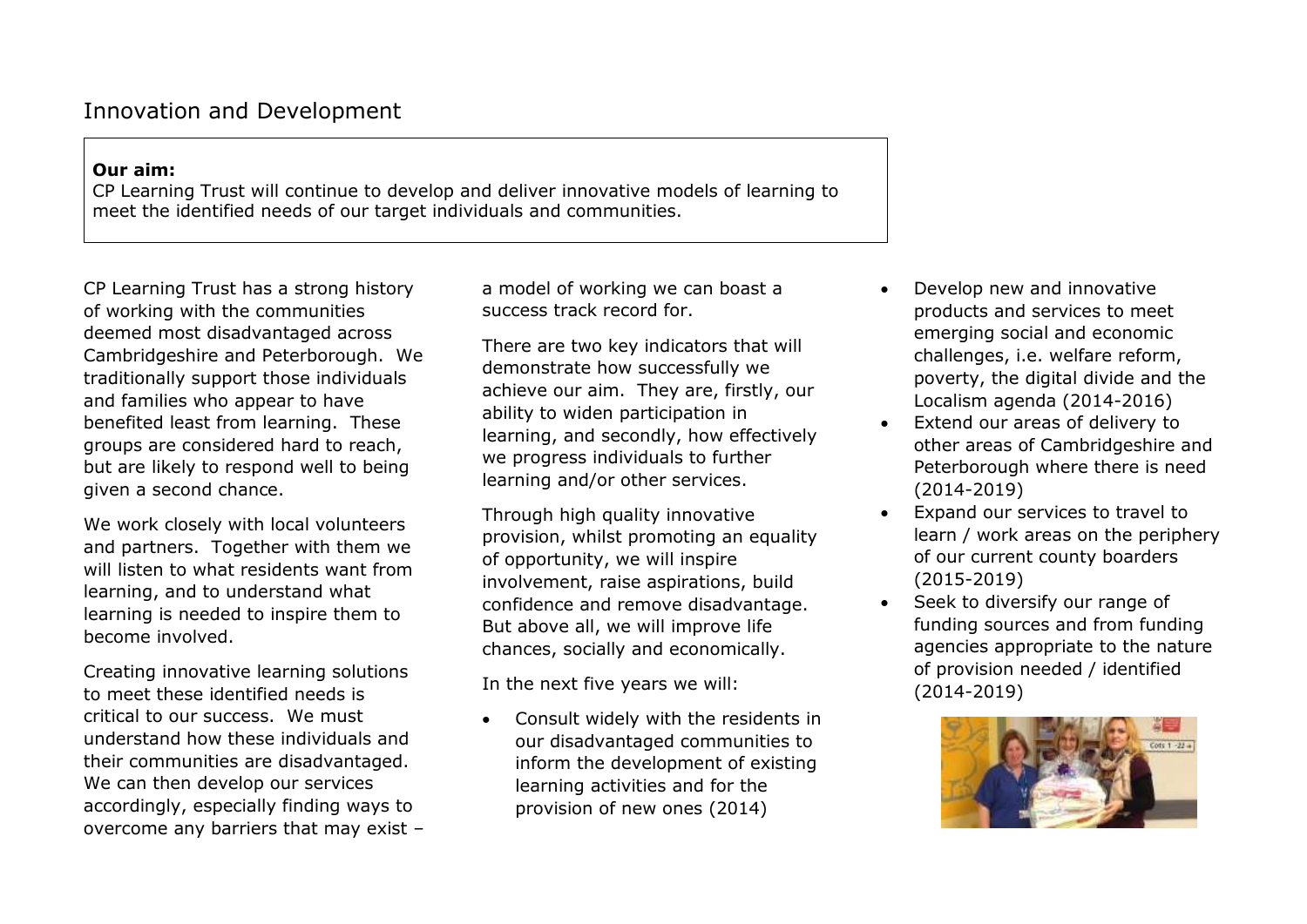## Communication

#### **Our aim:**

CP Learning Trust will build and maintain an effective and positive high profile.

CP Learning Trust has a successful track record of delivering targeted products and services over the past 13 years. To ensure we build on these achievements we must use this evidence effectively. This will reassure existing and new learners of our proven ability in meeting their particular needs. But equally important, it will create and maintain a 'first-choice' profile with our partners and stakeholders, including the relevant funders and policy makers.

We must communicate well through all media types, including traditional methods and new social media and technology. We must test that this reaches all our target audiences and makes the impact we intended.

It is important for CP Learning Trust to stay engaged at a strategic level as we have much to offer to the development of local policy and strategy in regard to adult learning and skills.

We must identify all potential audiences and effectively market CP Learning Trust to them. Key will be to focus on presenting all of our unique selling points (USPs). Including, the wider benefits specific to each sector within these various audiences.

In the next five years we will:

- Create and implement an innovative and proactive Marketing and Communication Plan that will effectively drive achievement of our communication aim (2014)
- Introduce a 'refreshed' branding for CP Learning Trust, to support our new marketing approach, clarifying our intentions and heightening our identity (2014)
- Update our website, making it more 'fit for purpose'; user friendly and interactive (2014)
- Make better use of social media for our marketing and communication

– Facebook, Twitter, LinkedIn (2014-2015)

- Produce and circulate regular press releases, case studies and success stories; to support and reinforce our awareness raising and 'first choice' strategy (2014-2019)
- Hold annual celebration events, to acknowledge the achievements of our learners and communities and to showcase the work of CP Learning Trust (2014-2019)

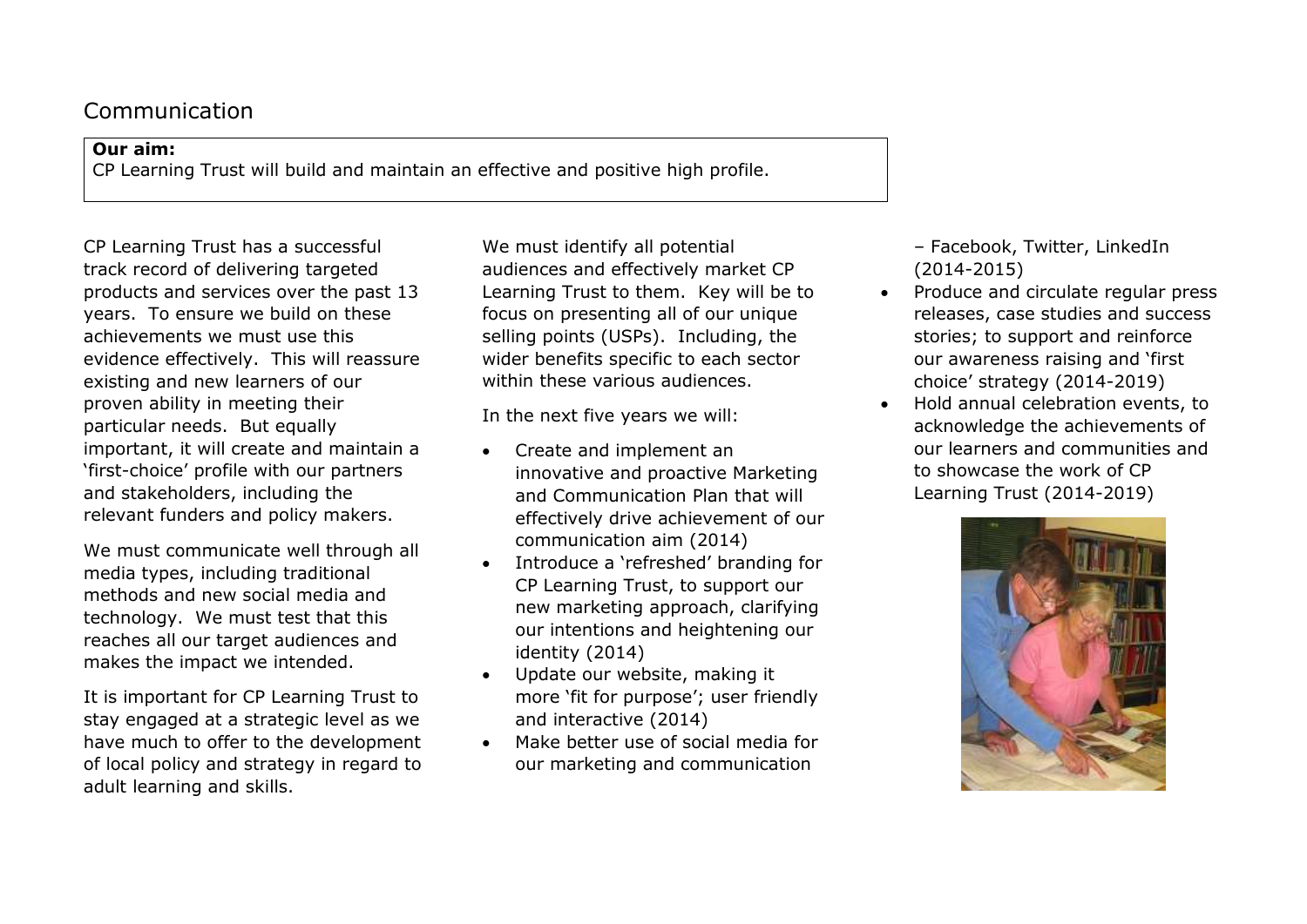# Management and Quality

#### **Our aim:**

CP Learning Trust will strive to continuously improve in all aspects of its operations.

The "Learners' Journey" is at the heart of all that CP Learning Trust does. It is fundamental to our processes driving continuous improvement. Every learner's experience and personal achievement, delivered through a 'fit for purpose' service, influences what we do, and what we aim to do better.

The key stages of the learner's journey include: recruitment; induction; initial assessment; learning plans; progress reviews; assessment; achievement, and; progression. Each stage is quality assured and continually monitored, reviewed and evaluated to inform our processes for annual self-assessment, and consequently, continuous improvement.

This comprehensive process is supported by a rigorous and robust risk management process and to manageout risks before they happen.

Underpinning all this is the expertise of CP Learning Trust staff and Trustees. As we innovate and develop new

products and services, or update and improve processes and procedures, we identify the associated capacity and capability implications. From this we can take the appropriate recruitment or training and development actions.

In line with ensuring we have the capacity and capability to deliver our vision we are mindful to succession planning, always looking and planning five years ahead.

In the next five years we will:

- Update our quality assurance policies and procedures to meet the requirements of the new Common Inspection Framework. This will be driven by our self-assessment and continuous improvement processes (2014)
- Measure the impact of what we do through learner feedback and outcome impact tools – report on this impact annually to learners, partners and stakeholders (2104 – 2019)
- Appraise all current and new procedures to ensure they meet current legal requirements and identify any associated training and development requirements (2014)
- Ensure operational office systems and practices keep in line with current technological development and remain fit for purpose (2014- 2019)
- Upgrade the CP Learning Trust 'performance management process' to include a process for Continuing Professional Development and Succession Planning – for staff and Trustees (2014)